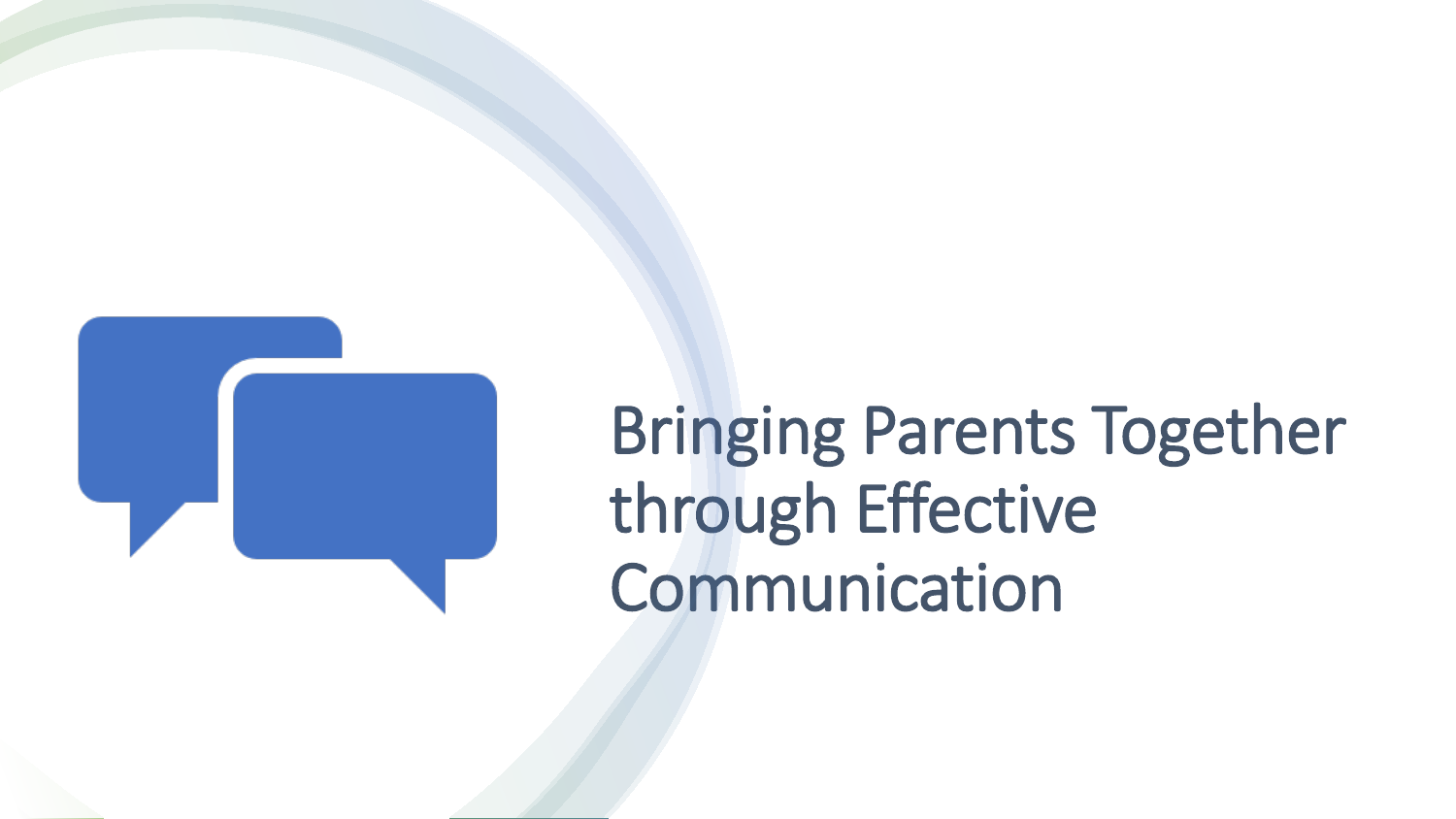# Let's Communicate

- Social media & email
	- Hard to capture emotion. Just the facts.
- Verbal communication
	- Face to face communication
	- Phone calls/Video calls
- Non-verbal communication
	- Facial expressions, Body language & behavior
	- Emotional cues watch the parents, especially Doolie parents
- Comments? Questions?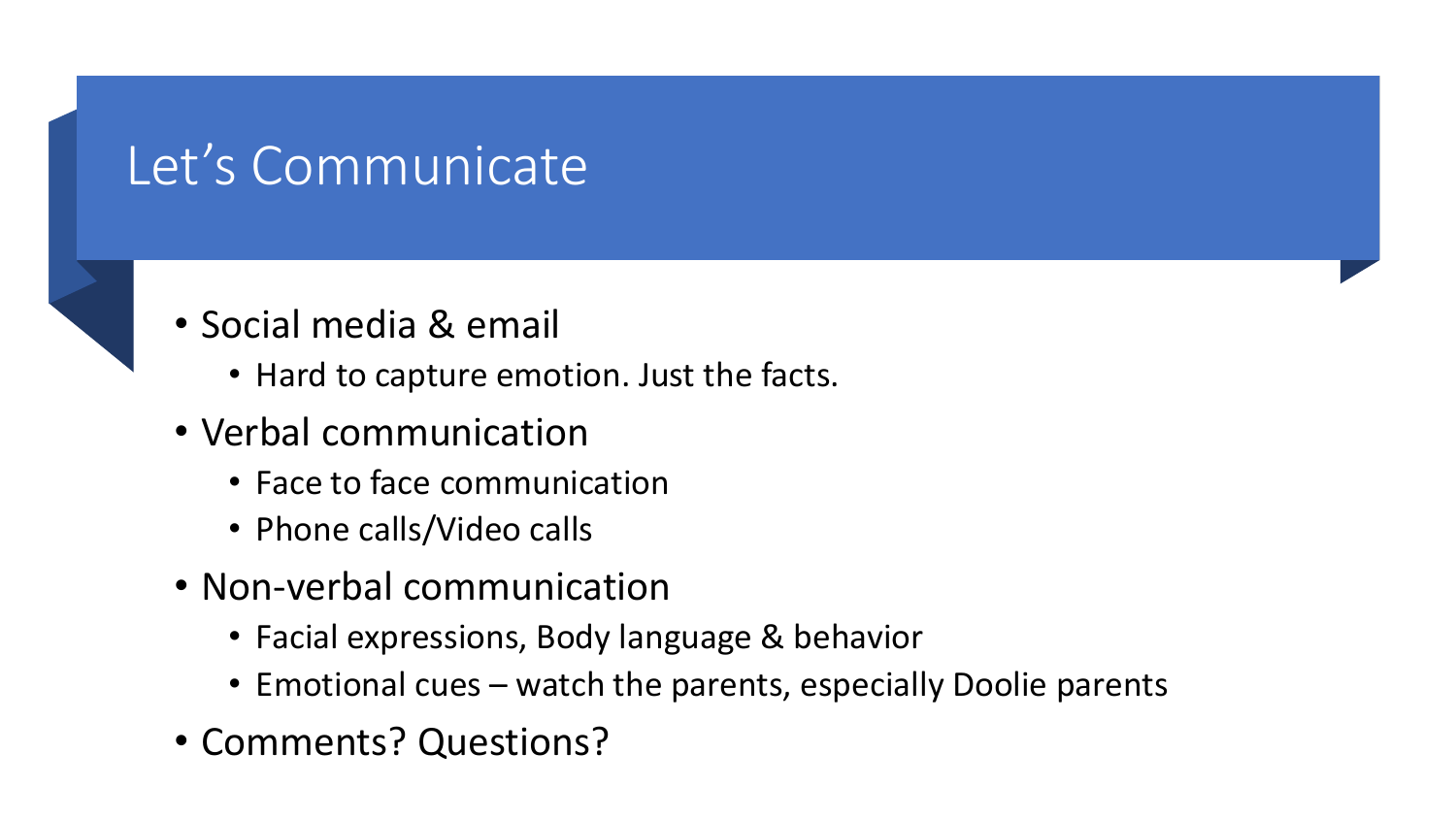# How to be Effective

- Know your audience
	- Experienced USAFA parents
	- No military experience
	- Grads or military members
- Active listening
- KISS!
- Use multiple channels of communication
	- Club meetings
	- Emails
	- Social Media (Facebook, Instagram, etc)
- Update with any new information from USAFA
- Comments? Questions?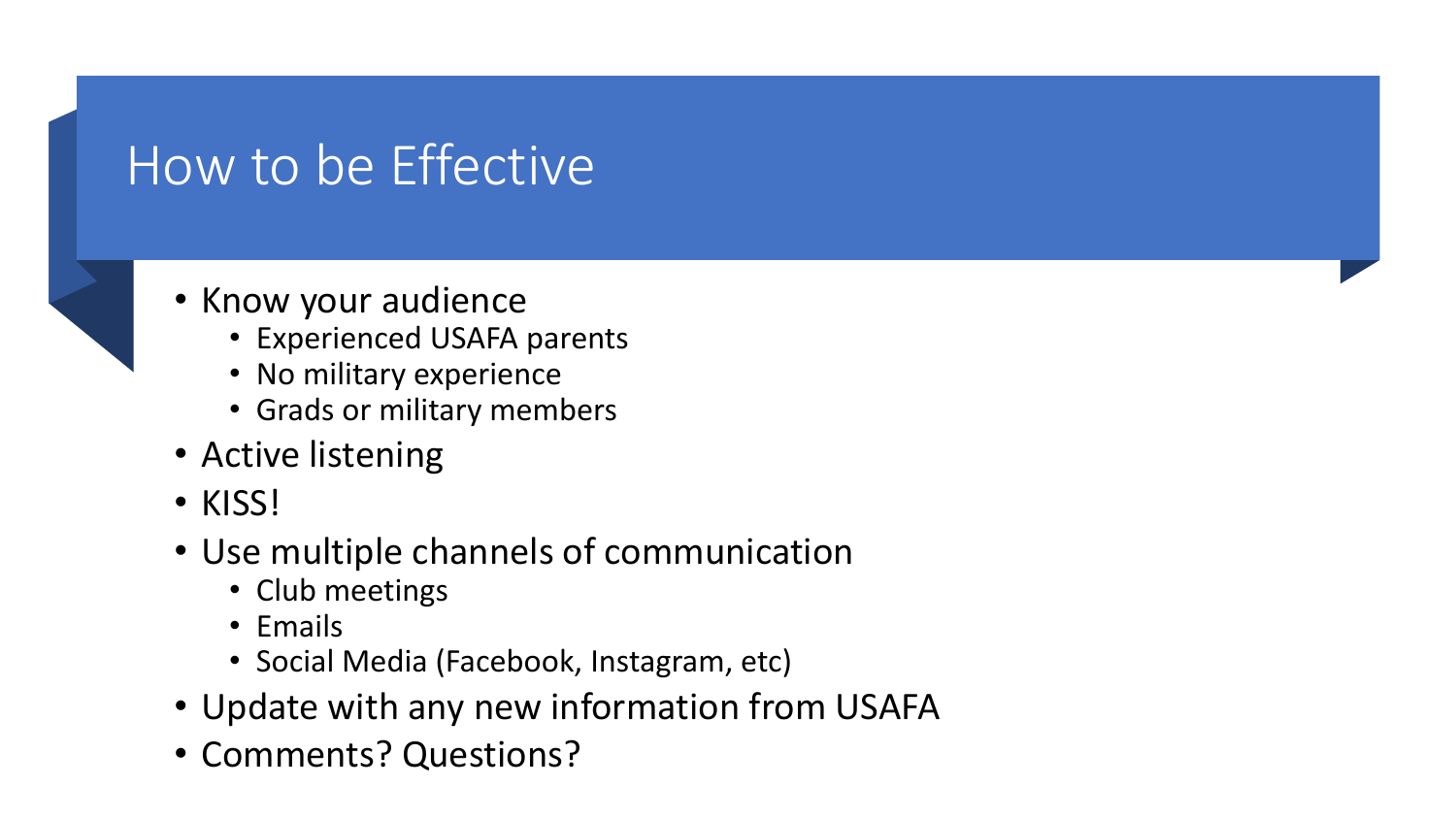# Barriers to Communication

- Physical
	- Rural locations or outside Parent Club radius
	- International
- Cultural barriers
	- US Regional
	- International
- Interpersonal (introvert vs extrovert)
- Perceptional fear of the unknown (military)
- Comments? Questions?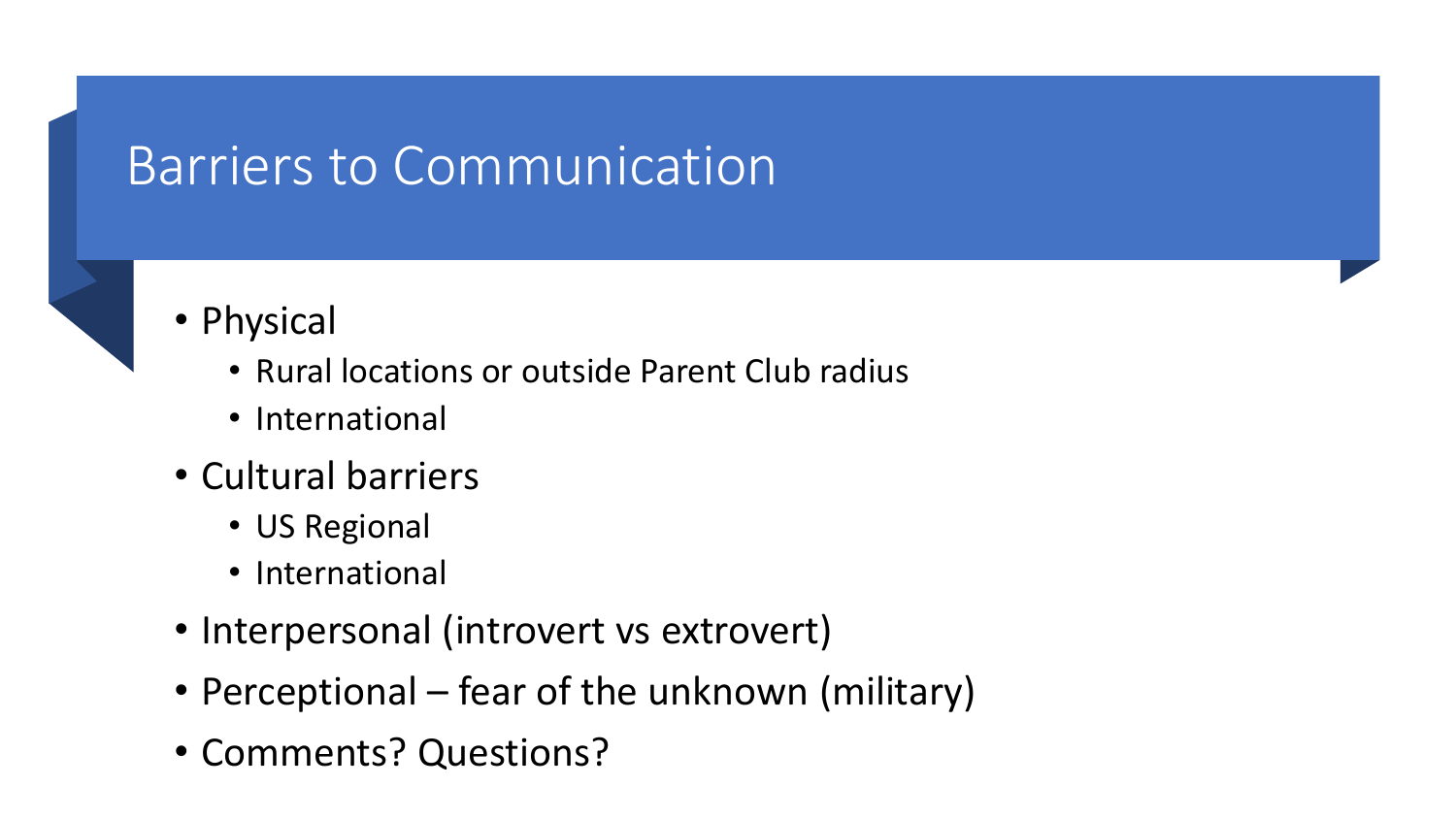## Facebook & Social Media as a Resource

#### • USAFA Class Parents

- All parents are vetted
- USAFA Parent Liaison and Webguy ARE members

#### • Official Information or Rumor

- The USAFA Parent Liaison official
- Admin official when stated information is from Marie
- Parent saying "I heard that ..." likely a rumor
- Comments? Questions?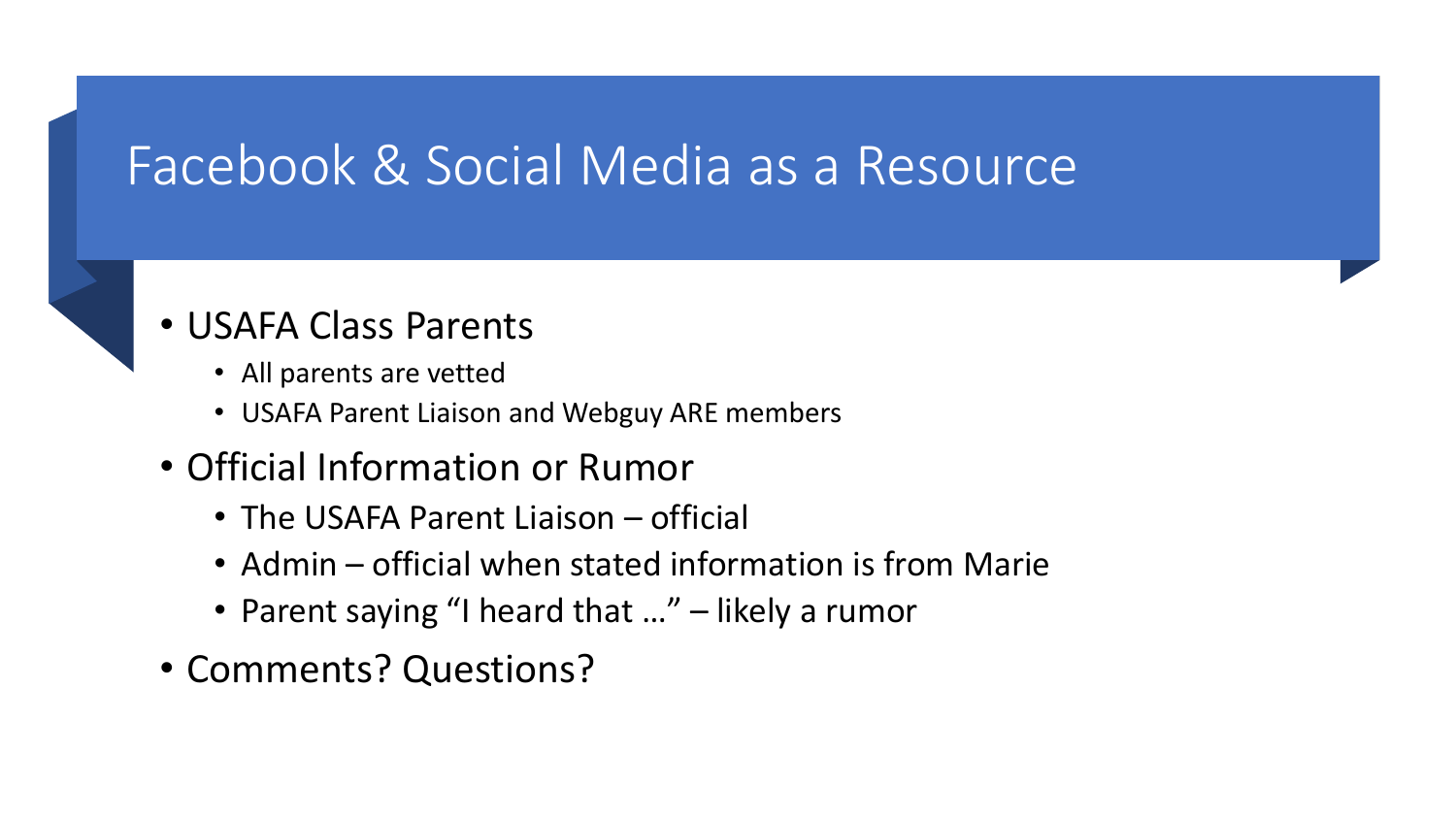# Webguy: Communicating through Pictures



- Webguy has a schedule to ensure all BCT squadrons and summer programs are covered
- A window into what's happening at USAFA
- Webguy's access is dictated by USAFA
	- Some activities are restricted so no pictures
- Before posting, pictures must be reviewed by USAFA

[https://www.usafawebguy.com](https://www.usafawebguy.com/)

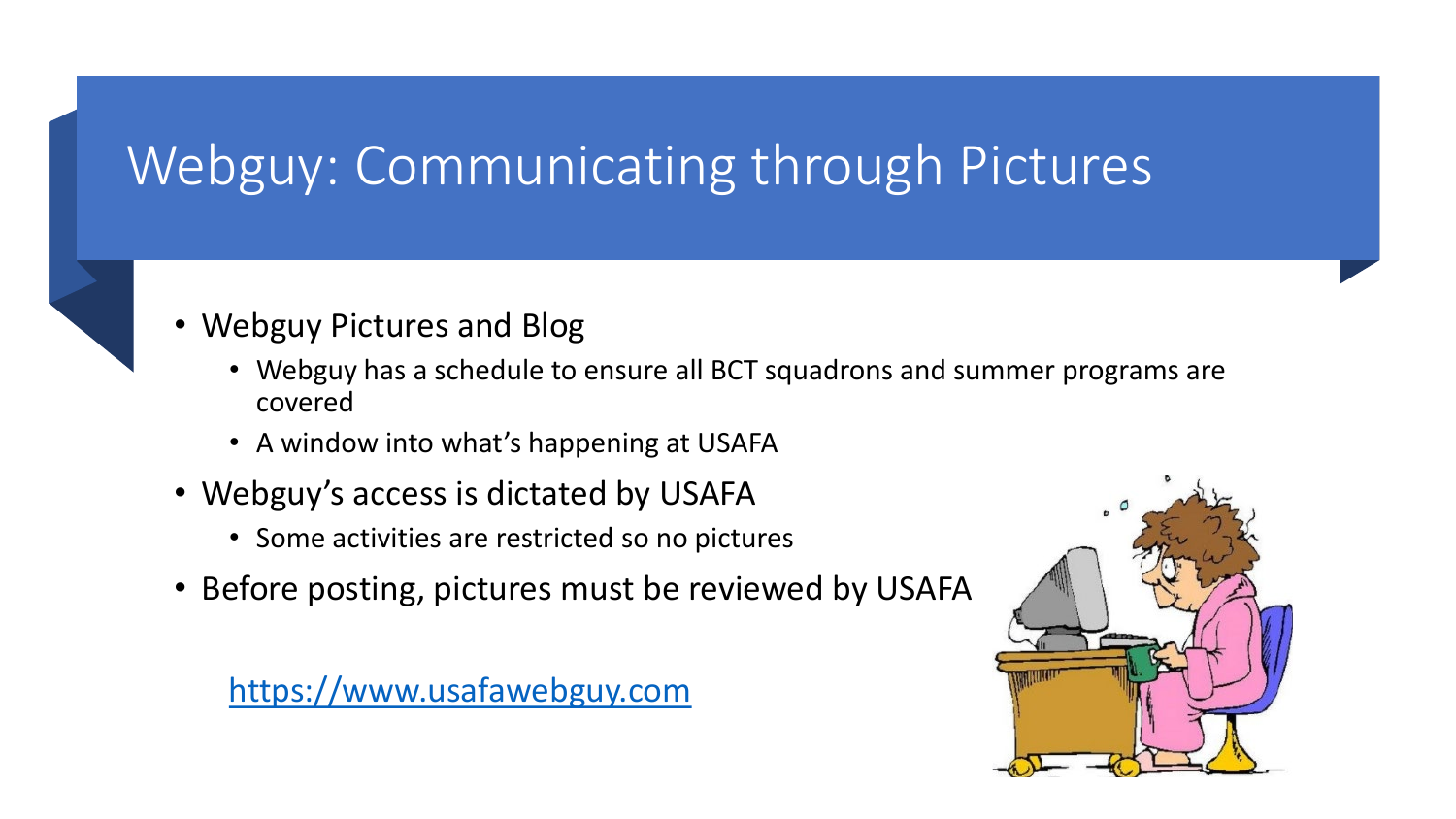# Public Relations

- Dissemination of information from USAFA
- Keeping parents involved with club
- Rumor control
	- Misunderstanding cadets
	- Cadets do not have all the information
- Comments? Questions?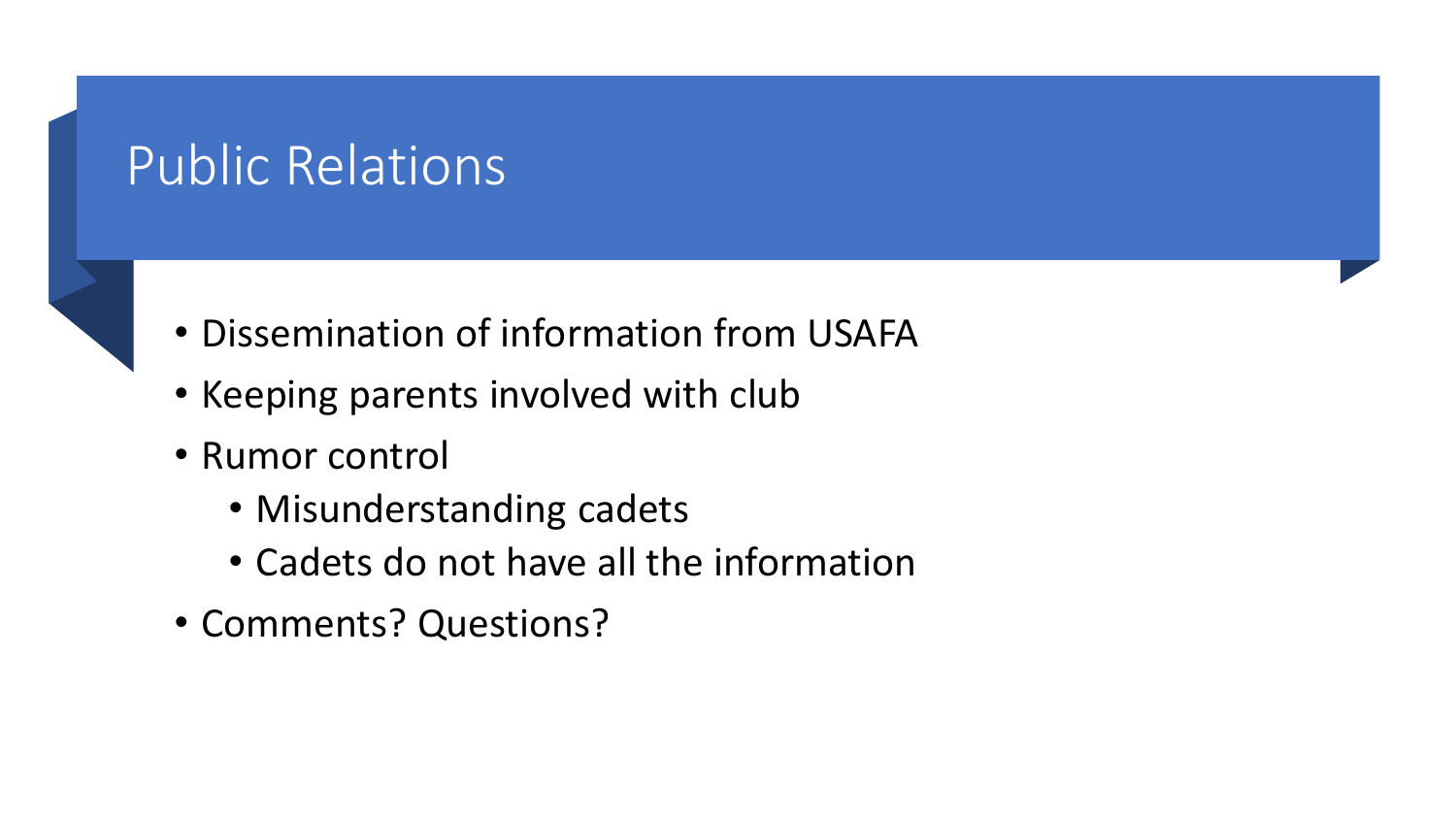## Contacting New Parents for Membership

- Ensure club contact information is up to date on official USAFA Parent Page
	- <https://www.usafa.edu/parents/parent-clubs-spirit-committees/>
- Post contact information on Facebook for new parents
- Contact parents directly using roster

**Most parents are looking for these groups as soon as their appointee has accepted their appointments.**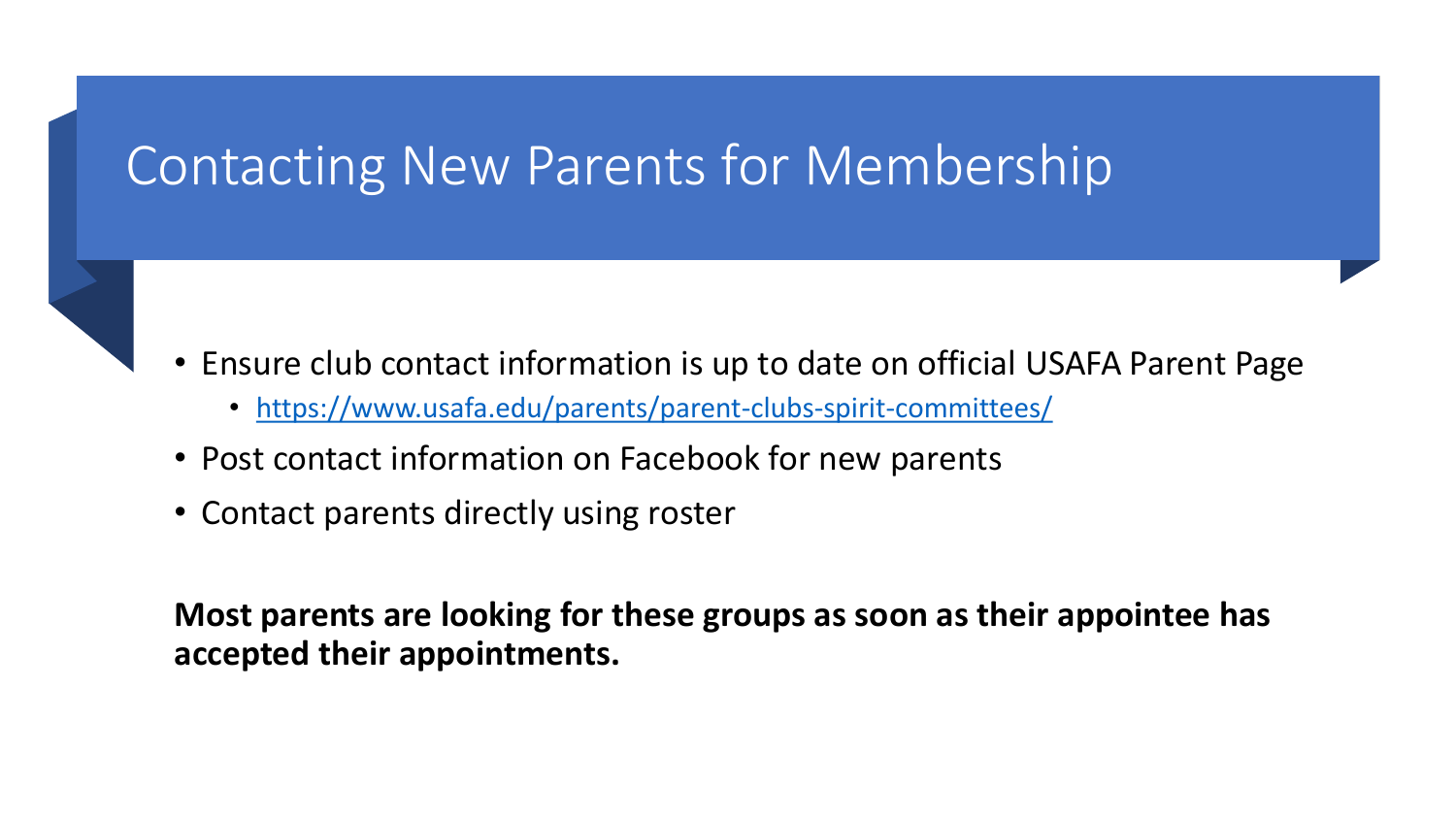# Email Communications Dos and Don'ts

- Do email information from USAFA Parent Liaison as soon as you receive it
- Do email using "bcc" (blind carbon copy)
- Do check club email often
- Do ask parents to update contact information with the Parent Liaison
- Don't share email addresses without permission
- Don't share **cadet** addresses without cadet's permission
- Comments? Questions?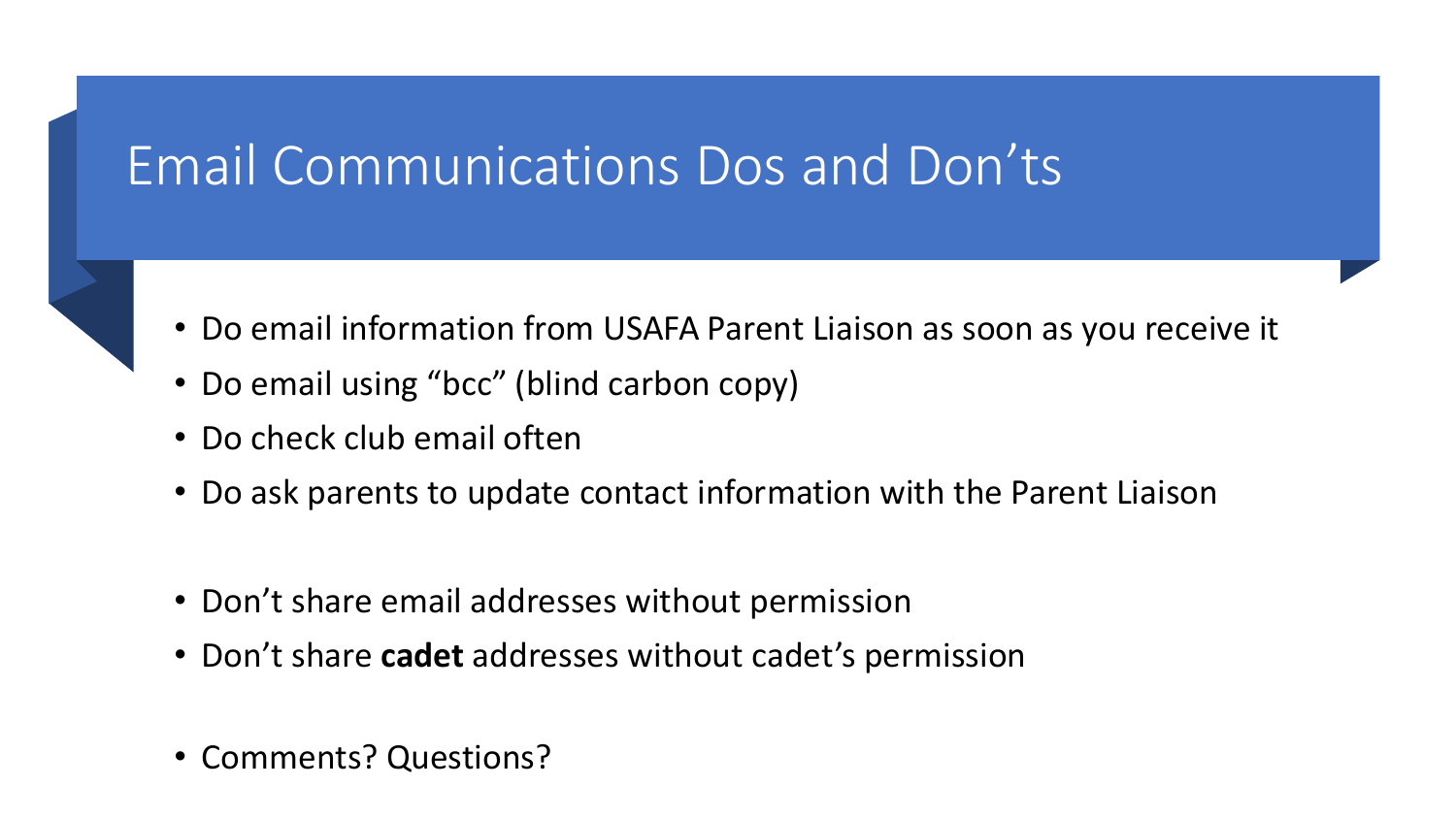# Where to Find Official USAFA Information



- Emails from The USAFA Parent Liaison
- Parent Club President Facebook
	- Allows Club Presidents to share ideas and ask questions
	- https://www.facebook.com/groups/ParentClubPresidentCommunity
- USAFA Parent website
	- https://www.usafa.edu/parents/
- The USAFA Parent Liaison updates with important information
	- (719) 333-3828 Toll Free 877-268-3383
	- USAFA.parentLiaison@afacademy.af.edu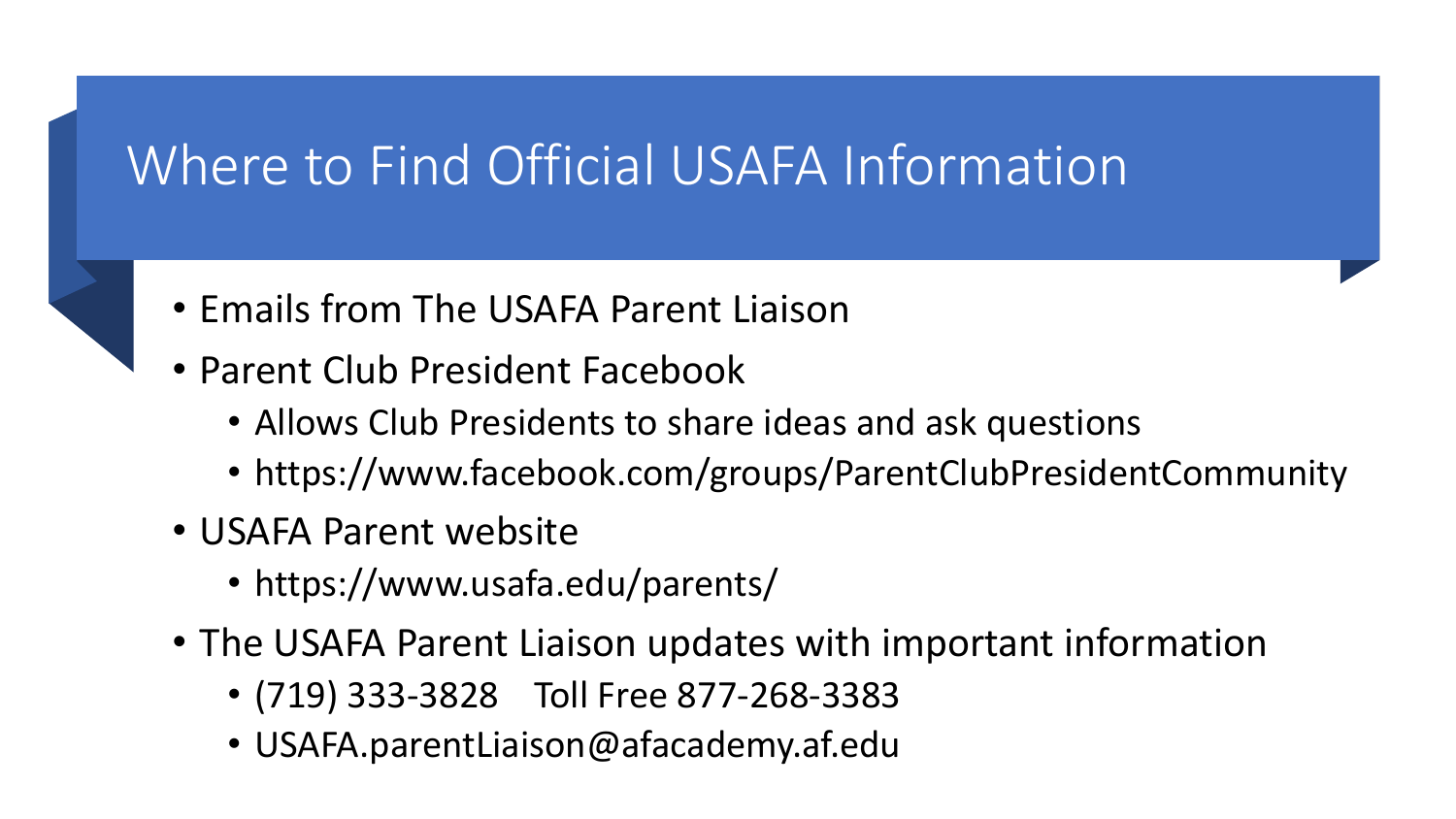#### Urgent Situation: Who to contact



- Command Post for weekend emergency contact
- AOC or AMT
	- Use best discretion before calling.
- Comments?